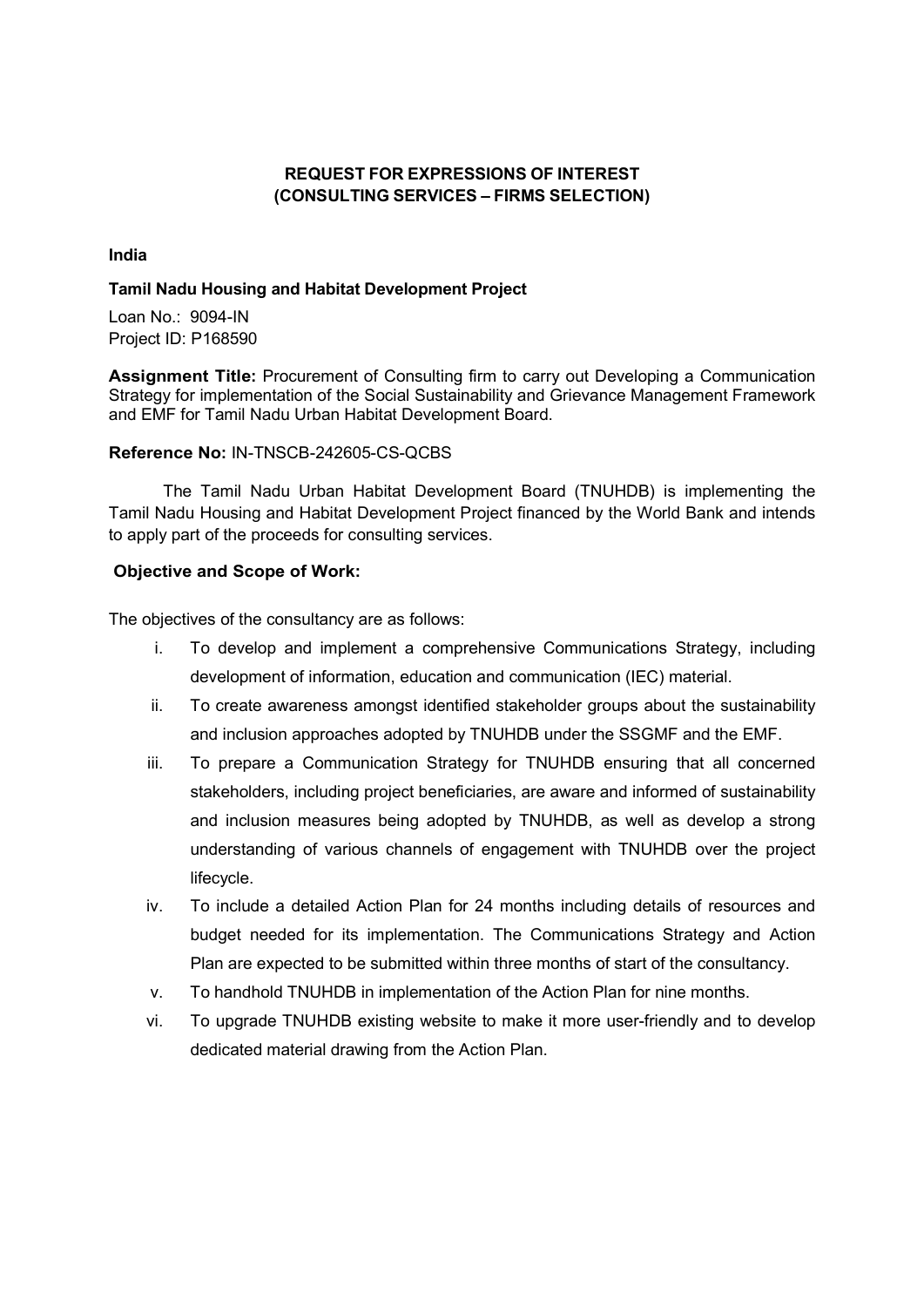The duration of the assignment is 12 (twelve) calendar months from the date of award of contract.

The detailed Terms of Reference (TOR) for the assignment can be found at the following websites: www.tnscb.org/procurement/ and http://www.tenders.tn.gov.in

The Tamil Nadu Urban Habitat Development Board, Government of Tamil Nadu now invites eligible consulting firms ("Consultants") to indicate their interest in providing the Services. Interested Consultants should provide information demonstrating that they have the required qualifications and relevant experience to perform the Services.

# The short-listing criteria are:

#### The Consultancy firm must possess the required expertise:

| <b>Key Experts</b>                               | <b>Qualifications &amp; Experience requirements</b>                                                                                                                                                                                                                                                                                                                                                                                                                                |
|--------------------------------------------------|------------------------------------------------------------------------------------------------------------------------------------------------------------------------------------------------------------------------------------------------------------------------------------------------------------------------------------------------------------------------------------------------------------------------------------------------------------------------------------|
| Team Leader/<br>Communications<br>Expert         | Post-graduate in communications, marketing or related field<br>$\bullet$<br>At least 12 years of experience in developing communications strategies.<br>Direct experience in consumer behaviour change campaigns, preferably with<br>urban audiences<br>Excellent communication skills in Tamil and English<br>$\bullet$                                                                                                                                                           |
| Social and<br>Community<br>Development<br>Expert | Postgraduate in sociology/ social work<br>$\bullet$<br>Atleast 10 years of experience of working with communities in urban areas,<br>preferably in slums<br>Direct experience in consumer behaviour change campaigns, preferably with<br>$\bullet$<br>urban audiences<br>Excellent communication skills in Tamil and English<br>$\bullet$                                                                                                                                          |
| Development<br>Sector<br>Documentation<br>Expert | Post graduate in Development Studies or in relevant field<br>٠<br>Atleast 8 years of direct experience in documentation of development projects<br>$\bullet$<br>Experience of working with government agencies for atleast 5 projects,<br>$\bullet$<br>preferably in housing or urban utility provision projects<br>Excellent communication skills in Tamil and English<br>$\bullet$                                                                                               |
| Creative<br>Manager (Art)                        | Post Graduate Degree in Graphic Design, Marketing<br>$\bullet$<br>At least 8 years of experience in art direction in a full-service advertising<br>$\bullet$<br>agency.<br>Must have conceptualized and created copy for at least 8 advertising<br>campaigns in last three years.<br>Experience in writing content for digital media is a must.<br>$\bullet$<br>Experience with behaviour change campaigns is an advantage.<br>Excellent communication skills in Tamil and English |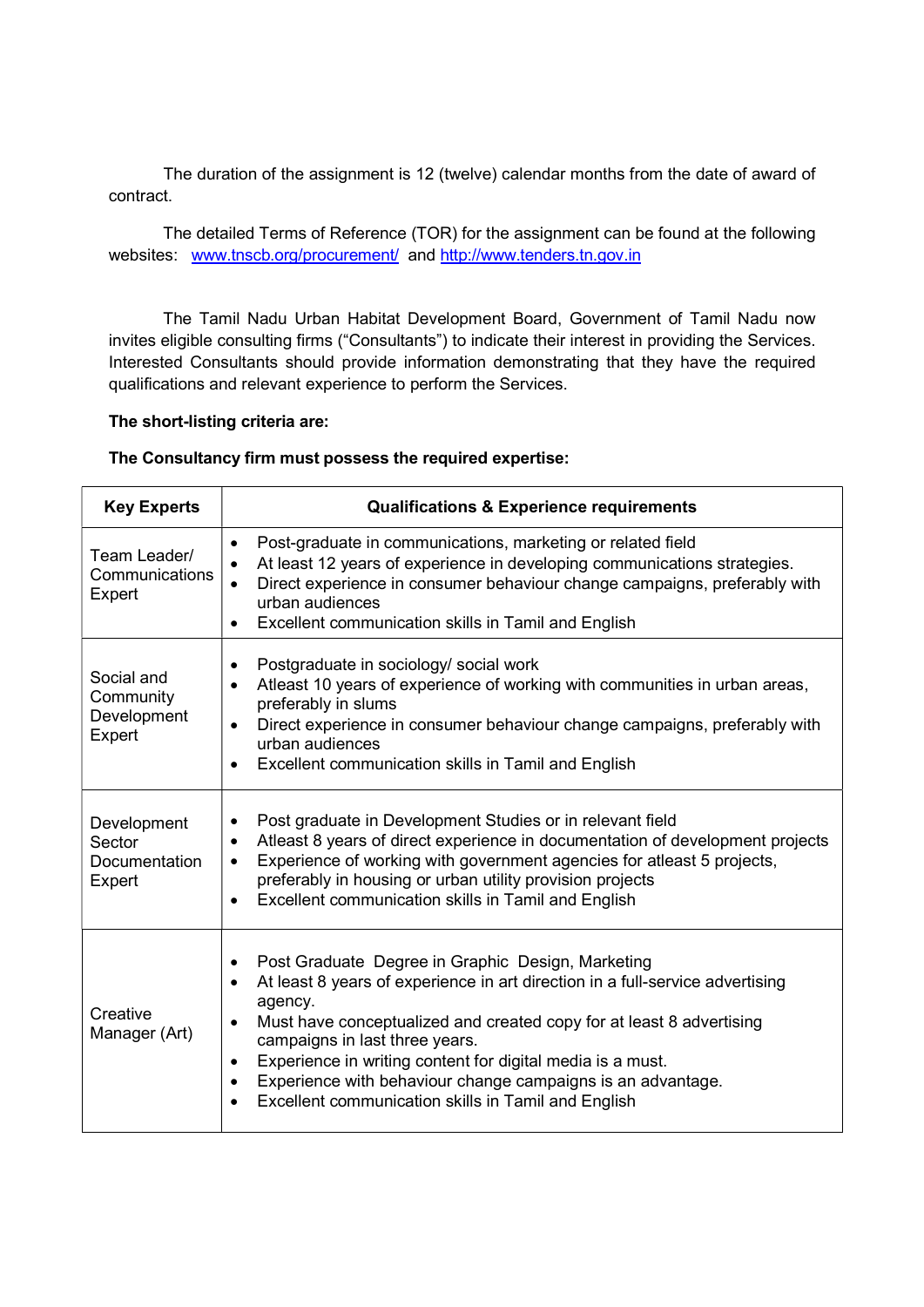| <b>Key Experts</b>                    | <b>Qualifications &amp; Experience requirements</b>                                                                                                                                                                                                                                                                                                                                                             |
|---------------------------------------|-----------------------------------------------------------------------------------------------------------------------------------------------------------------------------------------------------------------------------------------------------------------------------------------------------------------------------------------------------------------------------------------------------------------|
| Creative<br>Manager (Copy)            | Postgraduate in Journalism and Mass Communication<br>At least 8 years of experience in art direction in a full-service advertising<br>agency.<br>Must have designed at least 8 advertising campaigns in last three years.<br>Experience in designing content for digital media is a must.<br>Experience with behaviour change campaigns is an advantage.<br>Excellent communication skills in Tamil and English |
| Creative<br>Manager (social<br>media) | Bachelor's degree in Journalism/public relations/ Communication or marketing<br>At least 5 years of experience in content writing and social media<br>communication<br>Experience in designing content for social media is a must.<br>Experience with behaviour change campaigns is an advantage.<br>Excellent communication skills in Tamil and English                                                        |

The lists of documents to be submitted along with the Expressions of Interest are:

- 1. Name, address, e-mail, telephone along with a note on the ownership, organizational structure and core business area of the consulting firm.
- 2. Document (s) to demonstrate that the firm is in the business for the last 5 (five) years.
- 3. Document (s) relating to details of similar assignments executed during the last 5 (five) years in Housing / Infrastructure / Social Sector related projects.
- 4. Certificate from the statutory auditors / Chartered Accountant stating the year wise annual turnover during the last 3 (three) financial years (i.e 2018-19, 2019-20, 2020-21).
- 5. A short write-up on technical and managerial capability of the firm for undertaking assigned but without submission of individual key experts' bio data.

Note: Key Experts will not be evaluated at the short-listing stage.

Consultant firm may submit other documents considered important, which are not listed above, to justify general qualifications and qualifications relevant to the assignment.

The attention of interested Consultants is drawn to Section III, paragraphs, 3.14, 3.16, and 3.17 of the World Bank's prevailing "Procurement Regulations for IPF Borrowers", setting forth the World Bank's policy on conflict of interest.

Consultants may associate with other firms to enhance their qualifications but should indicate clearly whether the association is in the form of a joint venture and/or a subconsultancy. In the case of a joint venture, all the partners in the joint venture shall be jointly and severally liable for the entire contract, if selected.